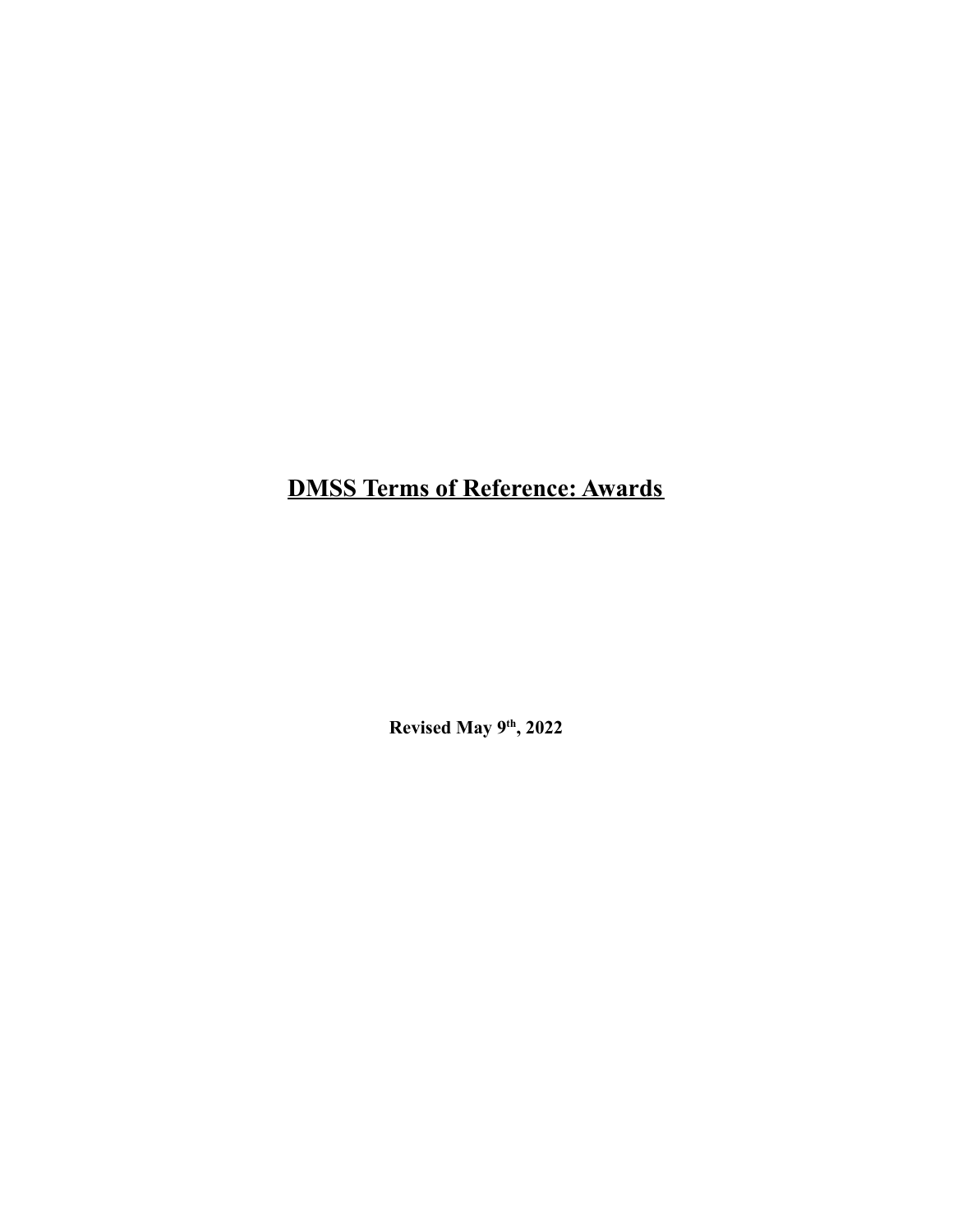#### **Awards Presented at Annual DMSS Med Ball and Banquet**

#### *For Faculty*

#### Professor of the Year Award (2)

- a. Shall be awarded in recognition of teaching excellence from among the full and part time members of the Faculty of Medicine.
- b. Shall be chosen by the second and third-year classes, respectively, by popular vote for teaching excellence in the previous year.
- c. This award is to be inscribed or engraved to include the name with degrees, and the year awarded.
- d. A permanent record of this award shall be kept in the trophy case in the Sir Charles Tupper Medical Building.
- e. Shall be presented by the Class President(s) of the respective classes at the Annual Dalhousie Medical Students' Society (DMSS) Med Ball and Banquet

#### Dalhousie Medicine Excellence in Resource Stewardship Award

- a. Awarded to deserving physicians in the Faculty of Medicine who demonstrate the importance of resource stewardship and Choosing Wisely recommendations to learners through any aspect of medical education (lectures, tutorials, pre-clerkship electives, clerkship rotations, etc.).
- b. The recipients of the award will be leaders in practicing resource-conscious medicine. This annual award is given to two physicians (one from the DMNS campus and one from DMNB campus) who consistently demonstrate an exemplary attitude toward teaching students about implementing resource stewardship in a clinical setting. The recipients will be outstanding advocates in the cultural shift toward practicing high-value care in medicine.
- c. Students from all four years will be able to nominate a clinician for the award and the nomination should include the following:
	- i. Full name and email address of the nominator
	- ii. Respective campus
	- iii. Full name and email address of the nominee/physician
	- iv. Department/speciality of physician
	- v. Up to 500 words explaining why this physician is deserving of the Dalhousie Medicine Excellence in Resource Stewardship Award
	- vi. The selection committee will follow up with the nominated physician for a current CV
- d. Each campus will have its own selection committee composed of the following:
	- i. The current Dalhousie Choosing Wisely Student and Trainees
	- Advocating for Resource Stewardship (STARS) for the respective campus
	- ii. One STARS student from a previous school year
	- iii. Choosing Wisely NS Physician Champion or NB equivalent
	- iv. Up to two representatives from Choosing Wisely NS or NB
	- v. DMSS VP Medical Education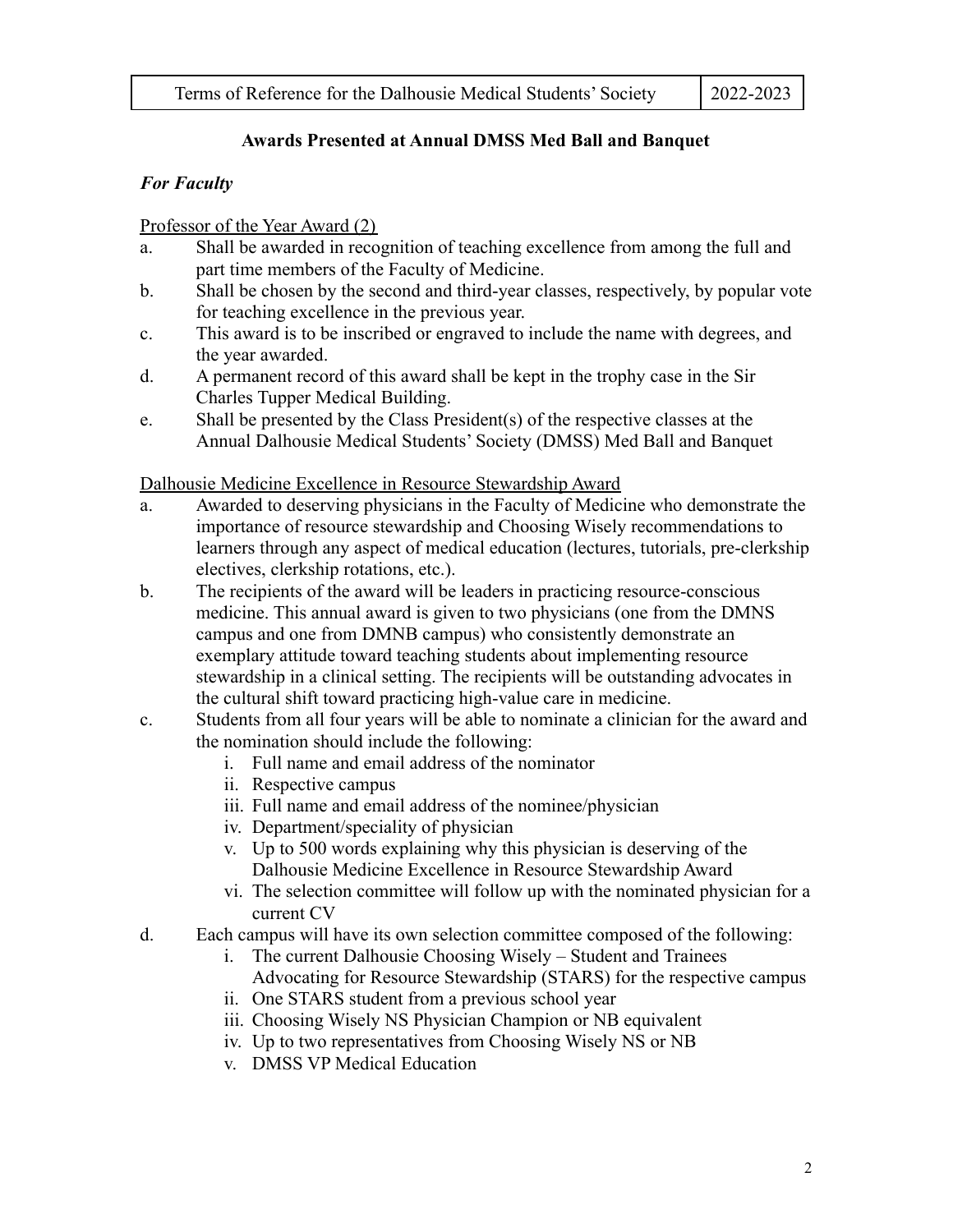| Terms of Reference for the Dalhousie Medical Students' Society | $2022 - 2023$ |
|----------------------------------------------------------------|---------------|
|----------------------------------------------------------------|---------------|

- e. A permanent record of the award shall be kept in the respective Medical Student Lounge and will be engraved with the selected names of the recipient (with degrees) and year awarded.
- f. Recognition of the successful award recipients will be included in the Doctors NS and New Brunswick Medical Society's monthly newsletter.
- g. Shall be presented at the annual DMSS Med Ball and Banquet by one of the student committee members.

## *For Students*

# **Med1**

Rock Solid Award (1 NS and 1 NB)

- a. This award is presented to the first year student who has made significant contribution to, or has shown leadership within, the greater first year class community at each Dal Med campus, but who may not have otherwise received recognition for their efforts. The person who receives this award must be of sound character.
- b. The members of the first year class executive (President, Vice President, and Secretary/Treasurer) are excluded from winning the award.
- c. Members of the first year class shall be asked to nominate fellow classmates for the award two weeks prior to the Annual DMSS Med Ball and Banquet. These nominations shall be sent to the first year Class President via email.
- d. The recipient of the award shall be selected by the first year class executive from the nominated pool.
- e. The award shall consist of:
	- i. In NS, a large rock plaque, which will be kept in the DMSS trophy case in the Medical Student Lounge.
	- ii. In NB, a plaque, which will be kept hanging in the DMNB foyer.
- f. The awards shall be presented by the first year Class President at the Annual DMSS Med Ball and Banquet.

# **Med2**

Outstanding Intramural Participation Awards

- a. Selection of two (2) outstanding intramural participants for each campus will be made at the end of each intramural year.
- b. The DMSS Sports and Wellness Representatives and intramural team captains shall decide upon the winners of this award.
- c. Each award shall consist of a trophy, which will be kept in the DMSS trophy case in the Medical Student Lounge or a plaque hanging in the DMNB foyer.
- d. The awards shall be presented by the DMSS Sports and Wellness Representative at the Annual DMSS Med Ball and Banquet.

# Outstanding Humanities Participation Awards

a. This award exists to recognize up to four medical students (2 NS and 2 NB) who have made a significant contribution to Humanities at Dalhousie Medical School.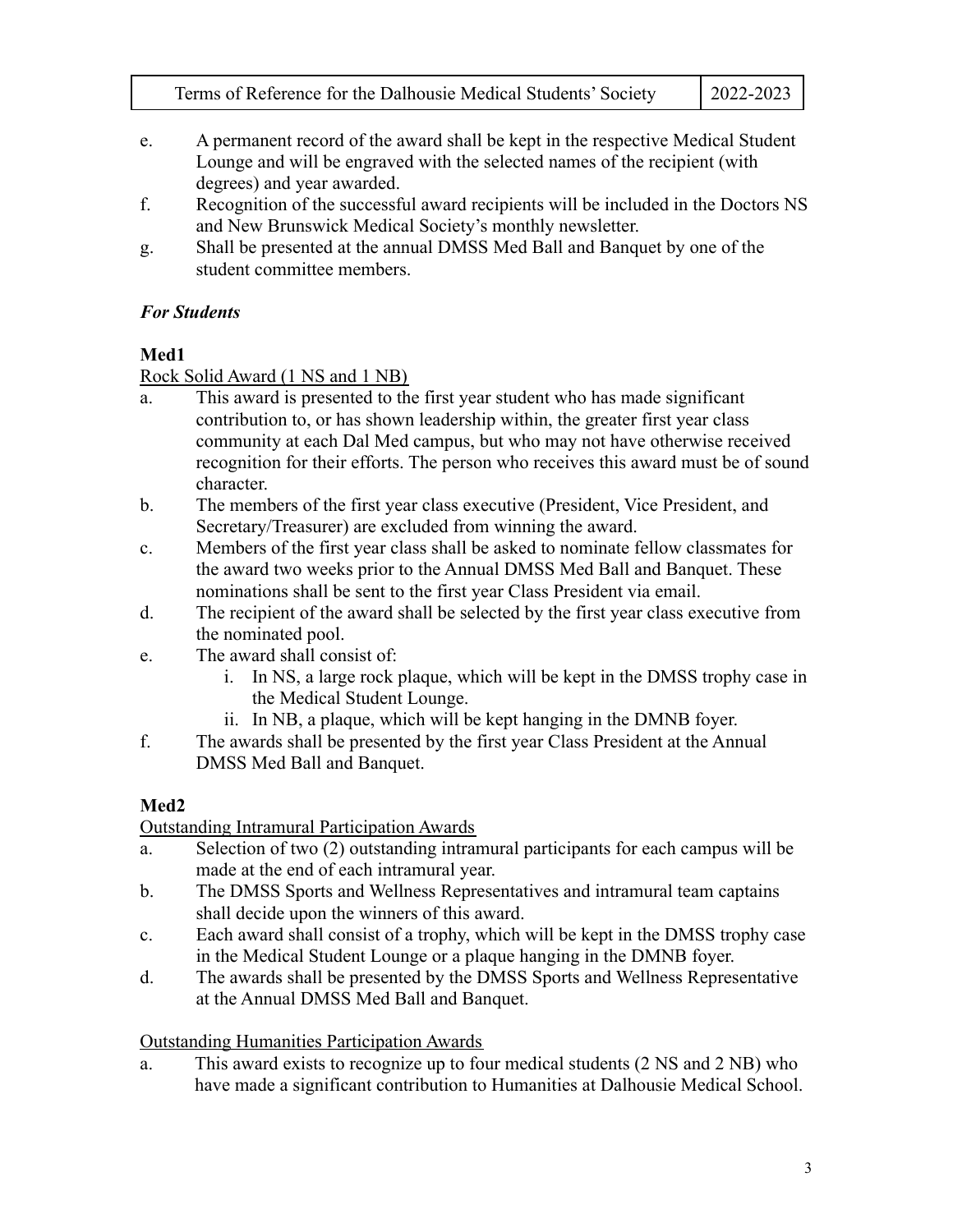Terms of Reference for the Dalhousie Medical Students' Society 2022-2023

- b. Where possible, at each campus, preference should be given to students in two different areas of the humanities (e.g. music, visual arts, creative writing, dance, etc).
- c. Selection will be made at least two weeks prior to the Annual DMSS Med Ball and Banquet.
- d. The DMSS Humanities Representatives, in consultation with the Director of Medical Humanities-HEALS, shall decide upon the winners of this award.
- e. Each award shall consist of a trophy/plaque, which will be kept in the DMSS trophy case in the Medical Student Lounge.
- f. The awards shall be presented by the DMSS Humanities Representatives at the Annual DMSS Med Ball and Banquet.

#### Graham Creighton Award

- a. This award is made by the DMSS in memory of Graham Creighton, a member of the Class of 1969, who died accidentally during his second year of medical school.
- b. The recipient of this award shall be chosen by the second year class two weeks prior to the Annual DMSS Med Ball and Banquet.
	- i. This person who receives this award must be of sound character and have contributed much to the spirit of his/her class, whether it be in academic matters or extra-curricular activities.
	- ii. Each class member will submit, by secret ballot, a maximum of three (3) names to the Vice-President of the Med3 class. The names should be accompanied by the figure 1, 2, or 3. These numbers pertain to first, second, and third choice. The relative weight of first choice will be three points, choice two will be two points, and choice three will be one point.
- c. The award shall consist of a one hundred dollar (\$100.00) bursary (paid for by the DMSS) and a plaque, which will be kept in the DMSS trophy case in the Medical Student Lounge.
- d. The award shall be presented by the Med2 Class President at the Annual DMSS Med Ball and Banquet.
- e. When the award is presented, a brief synopsis of the award shall be explained by the presenter.

### **Med3**

### Wood-Stonehouse Memorial Award

- a. The scholarship shall be awarded by the DMSS in memory of medical students Merrill Wood and Greg Stonehouse. The award is to be given to two third year medical students. The persons who receive this award must be of sound character and have contributed much to the spirit of their class, whether it be in academic matters or extra-curricular activities.
- b. Each third-year Medical student will name, by secret ballot, a maximum of three (3) names to the Vice-President of the Med2 class. The names should be accompanied by the figures 1, 2, or 3. These numbers pertain to first, second, and third choice. The relative weight of first choice will be three points, choice two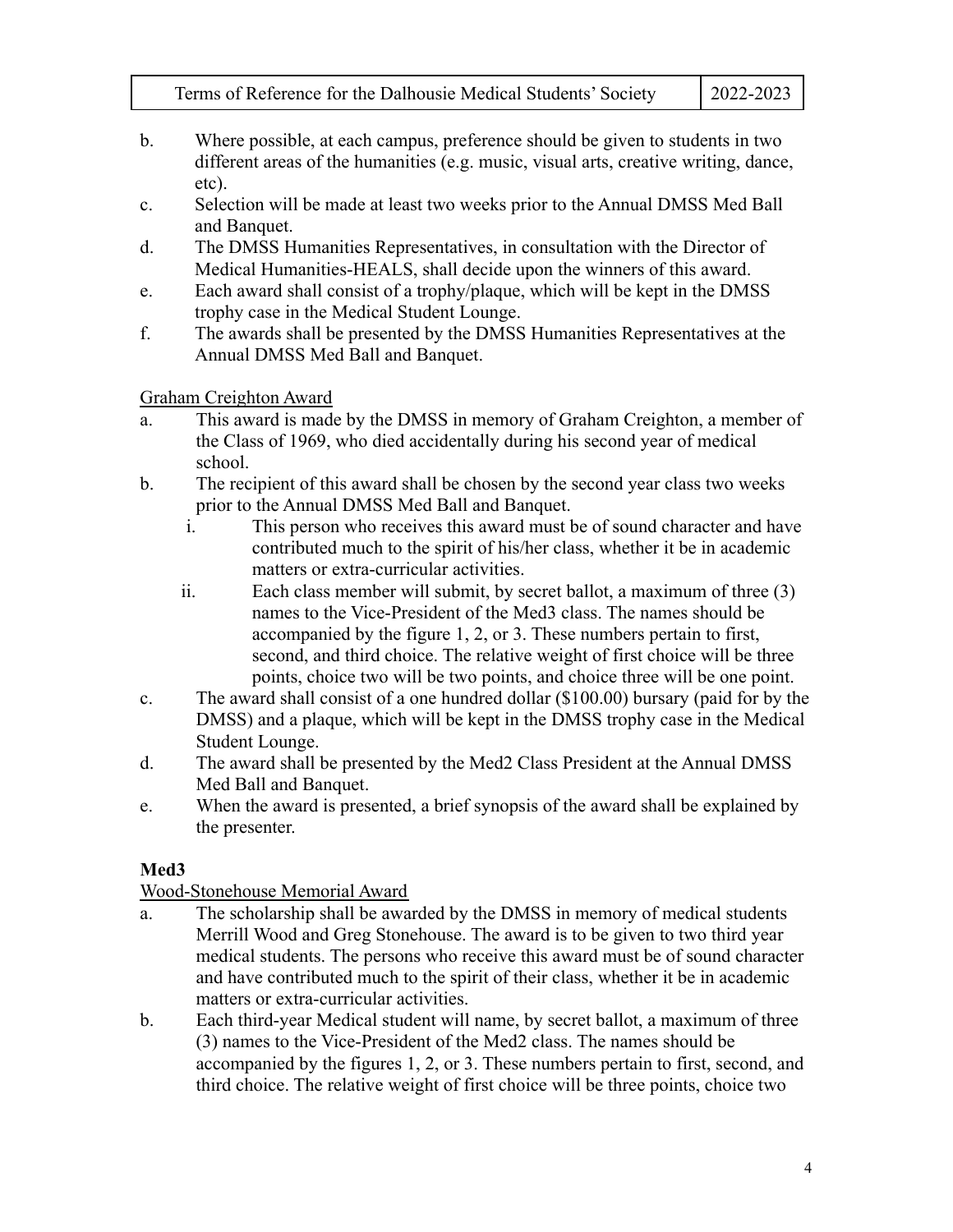will be two points, and choice three will be one point. The Vice-President will then tally the points for each student in the class.

- c. The award shall consist of two one thousand dollar (\$1000.00) bursaries (paid by the Dean's Office<sup>1</sup>) and a plaque, which will be kept in the DMSS trophy case in the Medical Student Lounge.
- d. The award shall be presented by the DMSS President at the Annual DMSS Med Ball and Banquet.
- e. When the award is presented, a brief synopsis of the award shall be explained by the presenter.
- f. A photo, video or letter from the recipients will be shared with the Director of Finance in the Dean's Office and/or the Development Officer for Faculty of Medicine in the Dalhousie Medicine Alumni Association Office to be given to the families.

#### L. B. MacPherson Award

- a. The award shall be presented by DMSS to the third year student who has contributed most to the furthering of Student-Faculty relations and communications (curriculum development, etc.) in their year.
- b. The recipient is to be selected by the third-year class at the same time and by the same balloting procedure as the Wood-Stonehouse Memorial Scholarship.
- c. The award shall consist of a one hundred dollar (\$100.00) bursary (paid for by the DMSS) and a plaque, which will be kept in the DMSS trophy case in the Medical Student Lounge.
- d. The award shall be presented by the DMSS VP Medical Education at the Annual DMSS Med Ball and Banquet.
- e. When the award is presented, a brief synopsis of the award shall be explained by the presenter.

### **Med4**

Dr. James Clarke Award

- a. The James Clarke Award exists to recognize a medical student in their final year who has made an outstanding contribution to student life at Dalhousie Medical School.
- b. The recipient shall have demonstrated leadership and service (which may include advocacy) to the student body as a whole, and shall have demonstrated outstanding school spirit and contributed to the same. Additionally, the recipient should have demonstrated these qualities not just during a single year, but throughout their tenure at Dalhousie Medical School.
- c. The award recipient will be made known to Dr. James Clarke promptly upon the selection of the annual award recipient by the VP External.<sup>2</sup>
- d. The award recipient shall be selected by a committee consisting of:
	- i. DMSS Vice-President External, who shall serve as Chair of the Committee and shall only vote in the case of a tie.
	- ii. DMSS Past-Vice-President External, who shall exclude themselves from the Committee if they are nominated for the award.
	- iii. The Presidents of all four medical class executives.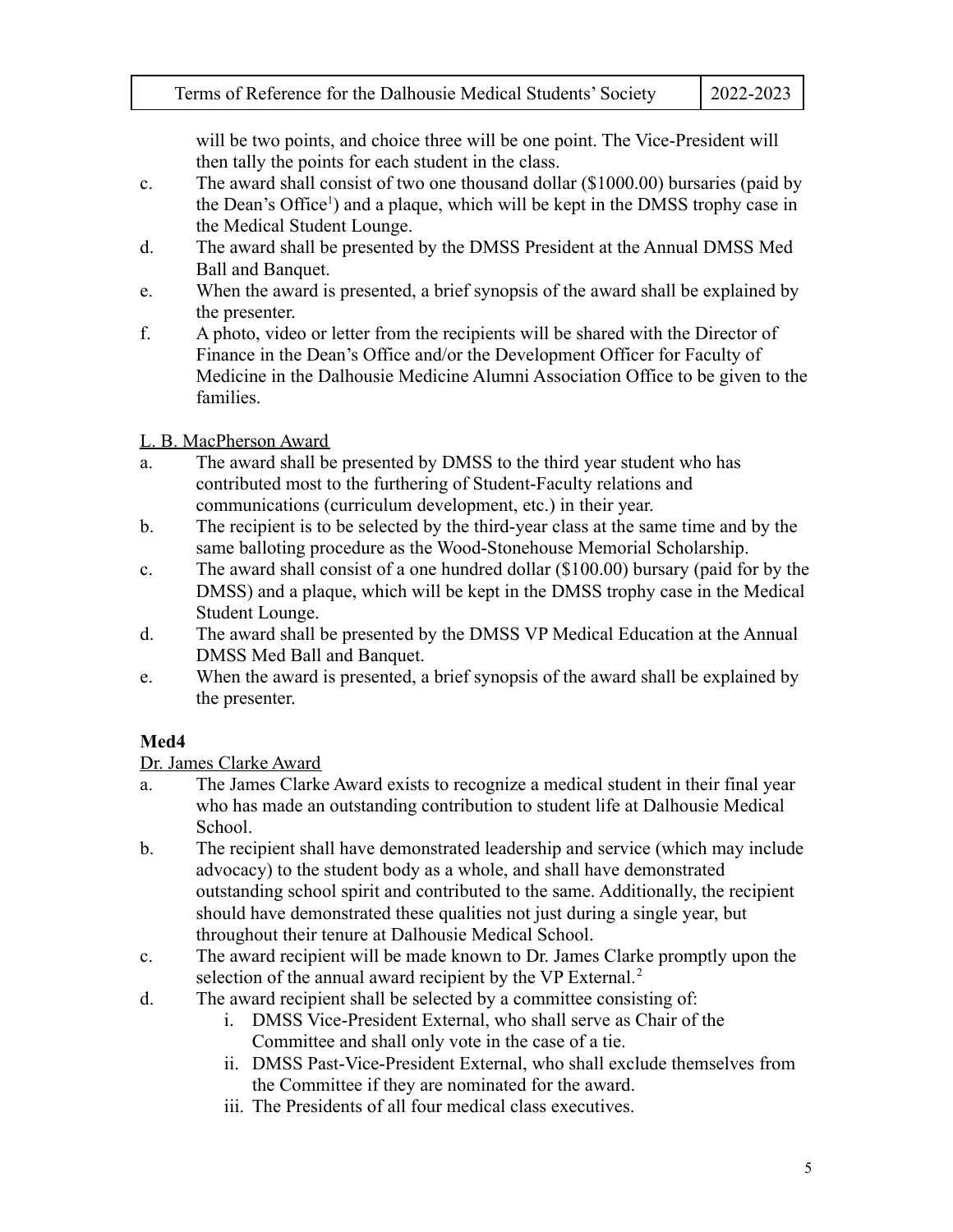- 1. In the case of co-presidents, the two co-presidents from the class shall share one (1) total vote.
- 2. In the case that a class president is nominated for the award, this student shall exclude themselves from the Committee, and the class vice-president shall take their place.
- iv. One of either the Assistant Dean of Student Affairs or the Director of Student Affairs. Which of these two individuals shall sit on the Committee in any given year will be decided by the Student Affairs Office before the Committee first meets.
- v. An invitation shall be extended to Dr. James Clarke annually to participate in the selection committee before the committee first meets. Dr. Clarke is therefore not a requisite member of the committee, but shall be a voting member when he is able to accept the invitation.
- e. Committee members nominated for the award shall remove themselves from the Committee according to the above guidelines, unless they decline the nomination (in which case they may remain on the Committee).
- f. The award selection shall be organized by the Chair of the Committee (DMSS Vice-President External), with the aid of the DMSS Past-Vice-President External. The selection process shall begin at least three (3) weeks prior to the Annual DMSS Ball and Banquet, with a call for nominations for the award from the student body sent out at that time. The nominations period shall remain open for a period of no less than seven (7) and no greater than ten (10) days. Nominated students shall then be contacted by the Committee Chair. If they choose to accept the nomination, students shall have seven (7) days to submit a cover letter to the Chair of no longer than two hundred and fifty (250) words outlining why they feel they deserve the award. In addition, the nominee shall submit a curriculum vitae of their contributions to student life during their tenure at Dalhousie Medical School. The Chair shall then distribute all nominees' submitted letters and curriculum vitae to the Committee (no later than fourteen [14] days prior to the Annual DMSS Ball and Banquet), and shall organize a meeting of the Committee for the purpose of selecting the award recipient if necessary. The award recipient shall be selected no later than ten (10) days prior to the Annual DMSS Med Ball and Banquet. The Chair shall then ensure that the bursary and plaque (see below) will be ready to present at the Annual DMSS Med Ball and Banquet.
- g. The award will be presented by the Vice-President External at the Annual DMSS Med Ball and Banquet.
- h. The award shall consist of a one hundred dollar (\$100.00) bursary (paid for by the DMSS) and a plaque, which will be kept in the DMSS trophy case in the Medical Student Lounge.
- i. When the award is presented, a brief synopsis of the award shall be explained by the presenter.

#### **Any Year**

Dr. Stuart "Robbie" Robinson Award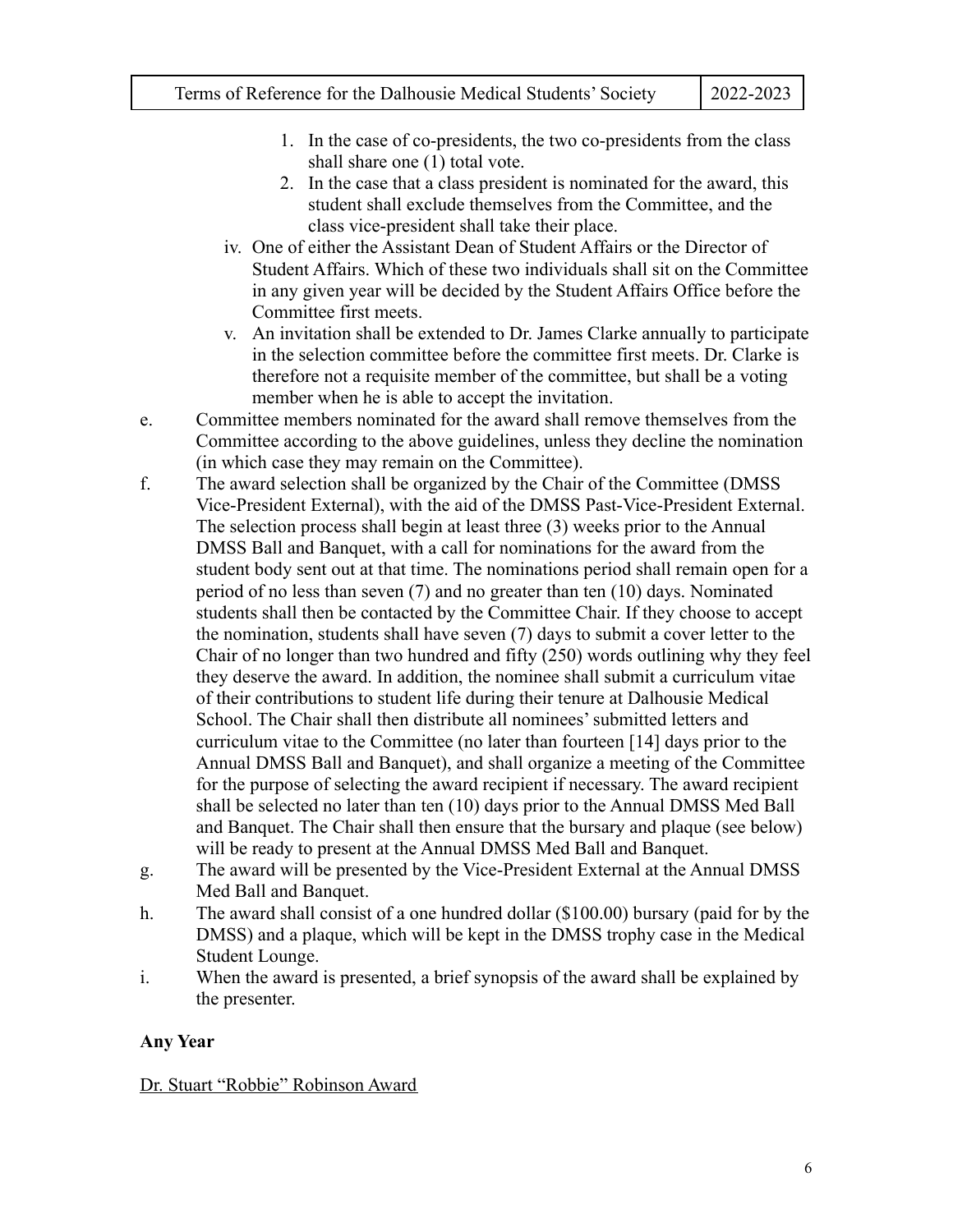| Terms of Reference for the Dalhousie Medical Students' Society | $2022 - 2023$ |
|----------------------------------------------------------------|---------------|
|----------------------------------------------------------------|---------------|

- a. This award is to recognize outstanding student performance in the Research in Medicine Program as judged by being awarded top prize in the platform presentations during the annual Research in Medicine Day
- b. The award shall consist of a one hundred dollar (\$100.00) bursary (paid for by the RIM Office) and a plaque, which will be kept in the DMSS trophy case in the Medical Student Lounge.
- c. The award will be presented at the Annual DMSS Med Ball and Banquet. If the recipient is in their Med4 year when they are awarded best platform presentation, then the award will be presented at the Graduation Gala.
- d. When the award is presented a brief synopsis of the award shall be explained by the presenter.

### **Awards Presented at the Annual Graduation Gala**

## *For Faculty*

#### Silver Shovel Award

- a. Shall be awarded in recognition of teaching excellence from among the full and part time members of the Faculty of Medicine.
- b. The Med4 class shall nominate potential candidates by February 14th. The recipient shall be chosen from the candidates by the fourth year medical class by February 28<sup>th</sup> as facilitated by the Convocation Representatives.
- c. Permanent record of this award (such as an engraved shovel) shall be kept in the trophy case in the Sir Charles Tupper Medical Building which is coordinated by the DMAA.
- d. Shall be presented to the recipient by the Med4 Class co-Presidents at the Annual Graduation Gala.
- e. Clinical teaching faculty shall be limited to receiving this award no more than once in a four-year period, and to a maximum of three times in his or her career.

# *For Staff*

### Honorary Member of the Graduating Class

- a. This award was established to recognize someone who has gone above and beyond their duties and in doing so has contributed significantly to various aspects of student life. Persons to be considered for this award will include supporting staff members of Dalhousie University, and will not include a student, professor, dean or physician.
- b. The Med4 class shall nominate potential candidates by February 14th. The recipient shall be chosen from the candidates by the fourth year medical class by February 28<sup>th</sup> as facilitated by the Convocation Representatives.
- c. This award will be presented at the Annual Graduation Gala by the co-Presidents of the graduating class.

# *For Residents*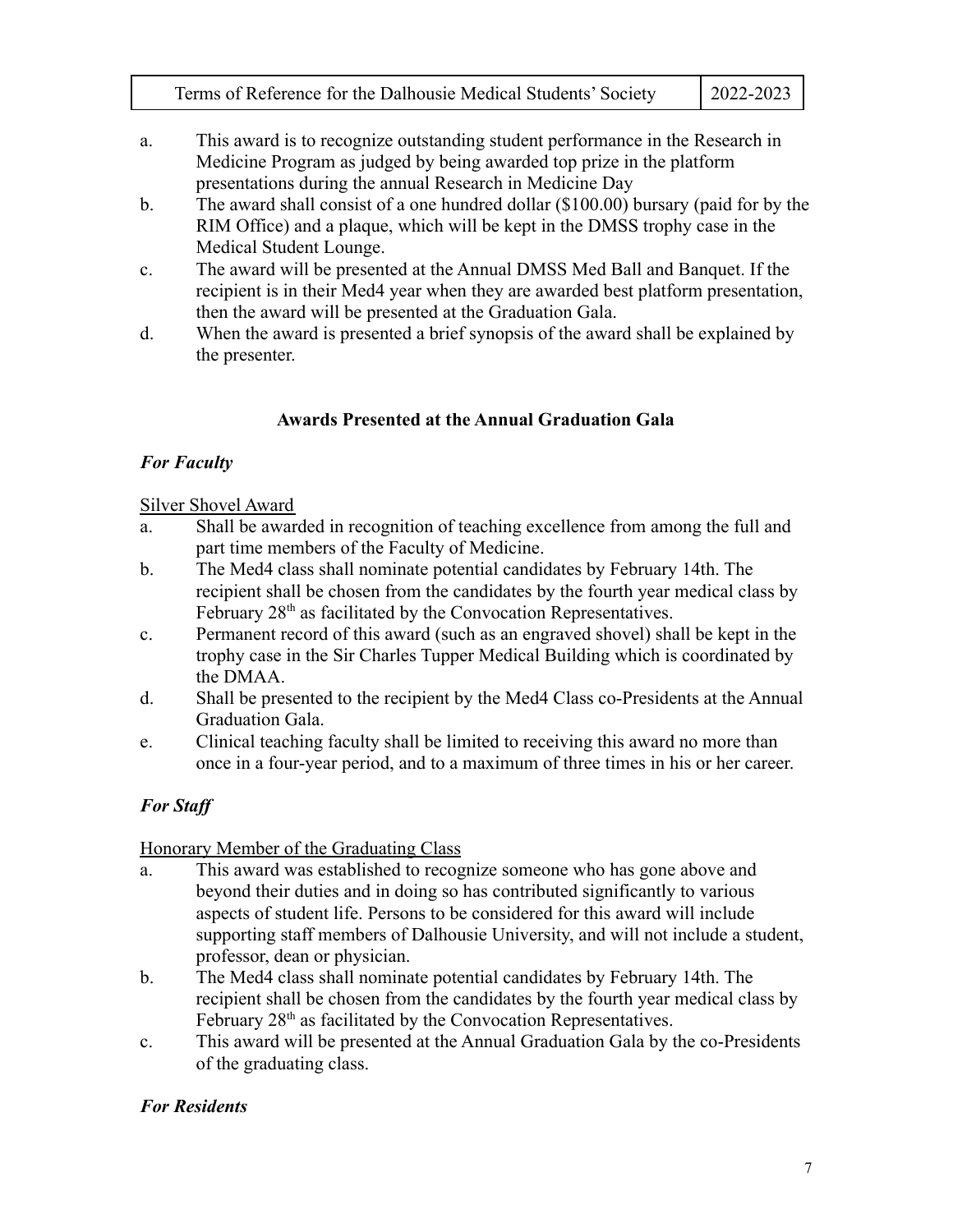Resident Teacher of the Year Award

- f. Shall be awarded in recognition of teaching excellence from among the residents of the Faculty of Medicine.
- g. The Med4 class shall nominate potential candidates by February 14th. The recipient shall be chosen from the candidates by the fourth year medical class by February 28<sup>th</sup> as facilitated by the Convocation Representatives.
- h. Shall be presented to the recipient by the Med 4 Class co-Presidents at the Annual Graduation Gala.
- i. Residents shall be limited to receiving this award no more than once during their residency career.

#### *For Students*

Dr. Stuart "Robbie" Robinson Award – potentially awarded, please see above.

Gold & Silver Medical "D" Awards

- a. Each year the DMSS shall award Gold & Silver Medical "D"s to deserving students of the graduating class. There shall be a maximum of thirteen (13) awards given out, including a maximum of three (3) Gold Medical "D"s.
- b. These awards shall be presented at the Graduation Gala by the DMSS Past President.
- c. The Gold & Silver Medical "D" Awards Committee will consist of the DMSS President, the DMSS Past President and five (5) members of the Med4 class who have not been nominated for the Gold & Silver Medical "D" Awards. The DMSS President and DMSS Past President should select members of the Med4 class who can provide an unbiased advice on candidates.
	- i. At least one (1) of the five (5) members of the Med4 class must be from the DMNB campus.
- d. The recipients shall be selected on the basis of *both* objective and subjective criteria, including the nominee's written letter, a class survey, and the weighting criteria outlined below. These areas shall serve as a source of information for the Awards Committee to make their decision, in a holistic approach. The awards committee will examine how each individual has impacted the medical school experience for their class and all the other classes during their tenure at Dalhousie Medicine.
- e. The objective criteria are based on 1) the scoring grid below (Table 1) and 2) Med4 students' rankings of Gold & Silver "D" nominees.
	- i. The scoring grid judges nominee's class participation and activity within the DMSS. It should be understood that the points associated with each position should only be considered if the individual has satisfactorily completed the duties of the position as judged by the Gold & Silver "D" awards committee.
	- ii. The DMSS President will disseminate a list of nominees and solicit each member of the graduating class to provide a rank list of and comment on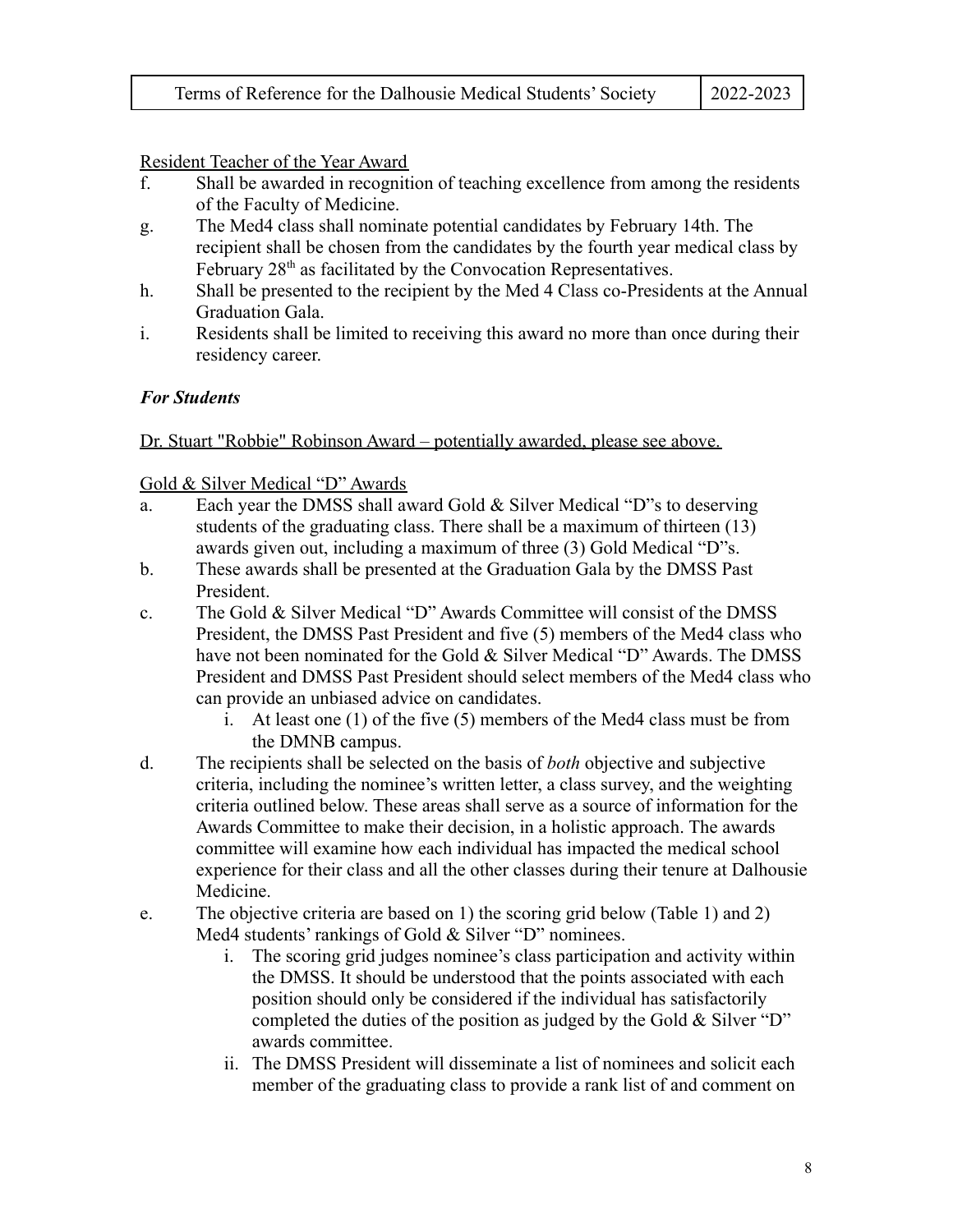these nominees in terms of their contributions to student life during their tenure at Dalhousie Medical School.

- f. The subjective criteria include demonstration of outstanding class spirit, sports involvement, and leadership or involvements that are not formal class positions. The selection committee should weigh the objective and subjective criteria, and may adhere to them to the extent that they feel is appropriate for a given class.
- g. The DMSS President shall:
	- i. Solicit nominations by March  $15<sup>th</sup>$  of each year and shall accept nominations for seven (7) days.
	- ii. E-mail nominees requesting their acceptance of the nomination by March  $25<sup>th</sup>$ .
		- 1. If the nominee is self-nominated, this request is assumed.
	- iii. Solicit each member of the graduating class to provide comments on nominees by March 31st and shall accept these rank lists and comments for seven (7) days.
	- iv. Tabulate the scores for each nominee by April  $8<sup>th</sup>$  and distribute these to the Gold & Silver "D" Award Committee.
	- v. Convene a meeting of the Gold & Silver "D" Award Committee by April 15<sup>th</sup> of each year.

| Table 1. Objective Scoring Grid for Gold & Silver "D" Award |                     |
|-------------------------------------------------------------|---------------------|
| <b>Position</b>                                             | Weight <sup>4</sup> |
| <b>DMSS President</b>                                       | 15                  |
| <b>DMSS Vice-President Medical Education</b>                | 13                  |
| <b>DMSS Vice-President Internal</b>                         | 13                  |
| <b>DMSS Vice-President Finance</b>                          | 8                   |
| <b>DMSS Vice-President Dalhousie Medicine New Brunswick</b> | 10                  |
| <b>DMSS Vice-President Communications</b>                   | 10                  |
| DMSS Vice-President Equity, Diversity & Inclusion           | 8                   |
| <b>DMSS Vice-President External</b>                         | 8                   |
| <b>DMSS Past President</b>                                  | 8                   |
| <b>DMNB</b> Treasurer                                       | $\overline{7}$      |
| New Brunswick External Liaison                              | $\overline{7}$      |
| DMNB Technology & Communications Representative             | 5                   |
| <b>DSU</b> Representative                                   | 5                   |
| DMSS Member-at-Large (1 NS & 1 NB)                          | 5                   |
| Global Health Liaison Sr. (1 NS & 1 NB)                     | 7                   |
| Global Health Liaison Jr. (1 NS & 1 NB)                     | 3                   |
| DMSS Sports & Wellness Representative (1 NS & 1 NB)         | 5                   |
| DMSS Lounge Manager (1 NS)                                  | 5                   |
| DMSS Humanities Representative (1 NS & 1 NB)                | 4                   |
| DMSS Provincial Reps (NS & PEI)                             | $\overline{4}$      |
| <b>DMSS</b> Chairperson                                     | $\overline{3}$      |
| <b>DMSS IT Officer</b>                                      | 3                   |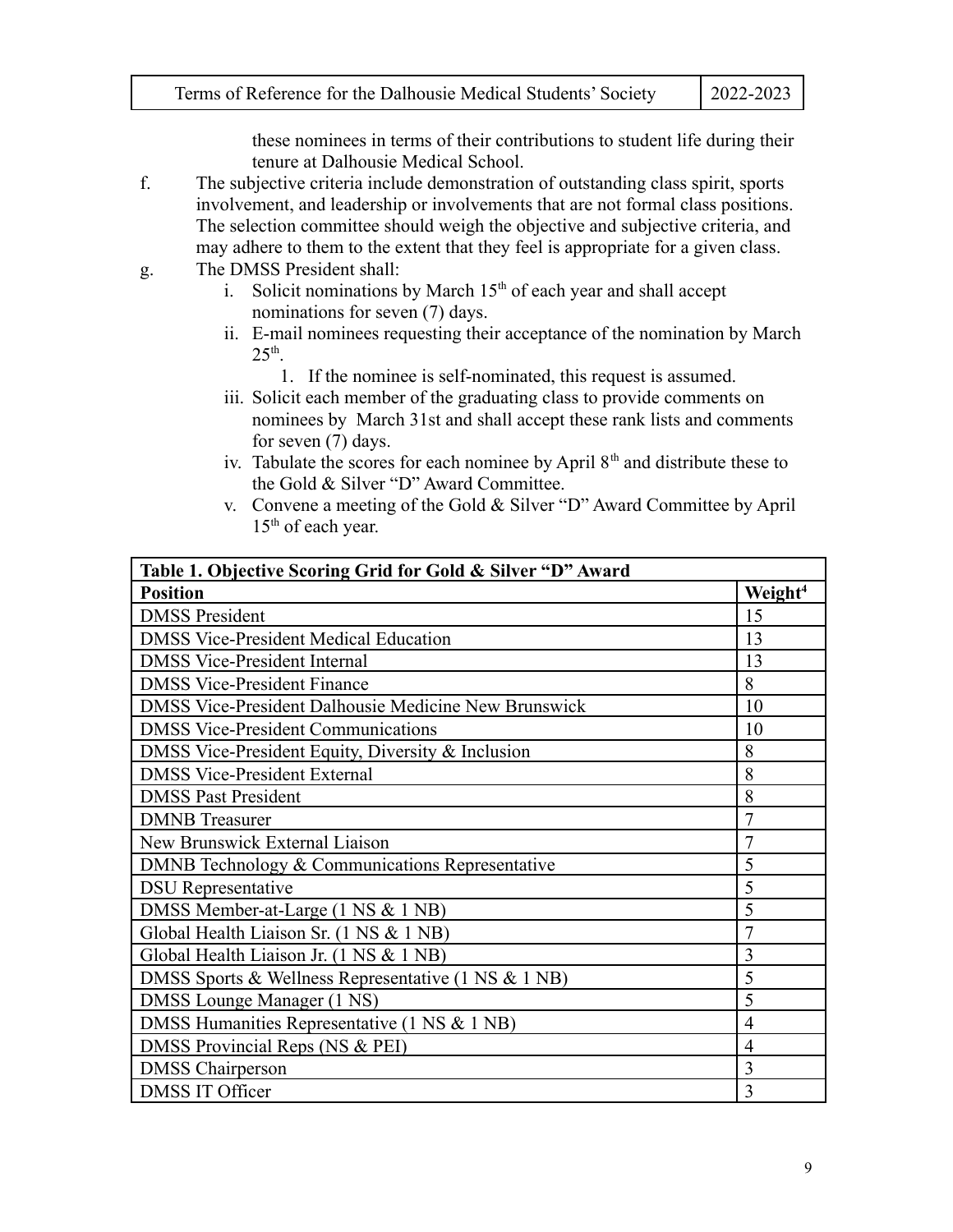| Terms of Reference for the Dalhousie Medical Students' Society | $\mid$ 2022-2023 |
|----------------------------------------------------------------|------------------|
|----------------------------------------------------------------|------------------|

| DMSS Everest Co-Chairs (2 NS & 2 NB; cumulative Sr. & Jr.)                    | 3              |
|-------------------------------------------------------------------------------|----------------|
| DMSS Government Affairs and Advocacy Committee Representatives                | $\overline{2}$ |
| (cumulative Sr. & Jr.)                                                        |                |
| <b>DMSS Library Representative</b>                                            | $\mathbf{1}$   |
| DMSS Student Diversity and Inclusion Liaison * this position was last held in | $\overline{2}$ |
| 2022 by the Class of 2024 - please remove once graduated                      |                |
| Dalhousie Medical Journal Editor (cumulative over 3 year term)                | 5              |
| Class President (Med1 & Med2)                                                 | $\overline{4}$ |
| Class co-President (Med3 & Med4)                                              | 8              |
| Class Euphoria Chairs (2 NS & 1 NB)                                           | $\overline{4}$ |
| Class Vice-President (1 NS & 1 NB)                                            | $\overline{3}$ |
| Class Curriculum Representative (1 NS & 1 NB)                                 | 3              |
| <b>Class Secretary/Treasurer</b>                                              | $\overline{2}$ |
| <b>Class Lounge Representative</b>                                            | 1              |
| <b>Class Returning Officer</b>                                                | 1              |
| Research in Medicine Representative                                           | $\overline{2}$ |
| Unit Representative (Med1 and 2)                                              | $\overline{2}$ |
| Skilled Clinician and Clinical Experiences Representatives (Med1 and 2)       | $\overline{2}$ |
| Service Learning Representative (Med1 and 2)                                  | 1              |
| <b>Block Representative (Med3)</b>                                            | $\overline{2}$ |
| <b>Track Representative (Med3)</b>                                            | $\overline{2}$ |
| Convocation Representatives (Med3 & Med4)                                     | 5              |
| Orientation Week Committee Chairs (3 NS & 2 NB)                               | $\overline{4}$ |
| Yearbook Editor(s)                                                            | $\overline{4}$ |
| Conference of Atlantic Medical Students Organizers                            | 3              |
| Ask A Medical Student Representatives (3 NS & 2 NB)                           | $\overline{2}$ |
| <b>Interest Group Coordinator</b>                                             | 1              |
| Local Officers under Global Health Initiative                                 | 1              |
| Student Diversity & Inclusion Committee Member                                | 1              |
| <sup>4</sup> Points awarded per year position held, unless otherwise noted    |                |

#### **Other Awards**

#### Hippocratic Pine Cone Plaque

a. This award was established to recognize a faculty or staff member who has distinguished themselves by making significant and lasting contributions to undergraduate medical education at the Faculty of Medicine. This is not to be an annual award; rather it can be awarded on occasions when the DMSS wishes to acknowledge a deserving member of the faculty or staff. Nominations can be brought to council by any member of the executive council and must be approved by two-thirds (2/3) majority vote of council. The award consists of a plaque engraved with the crest and logo of the DMSS.